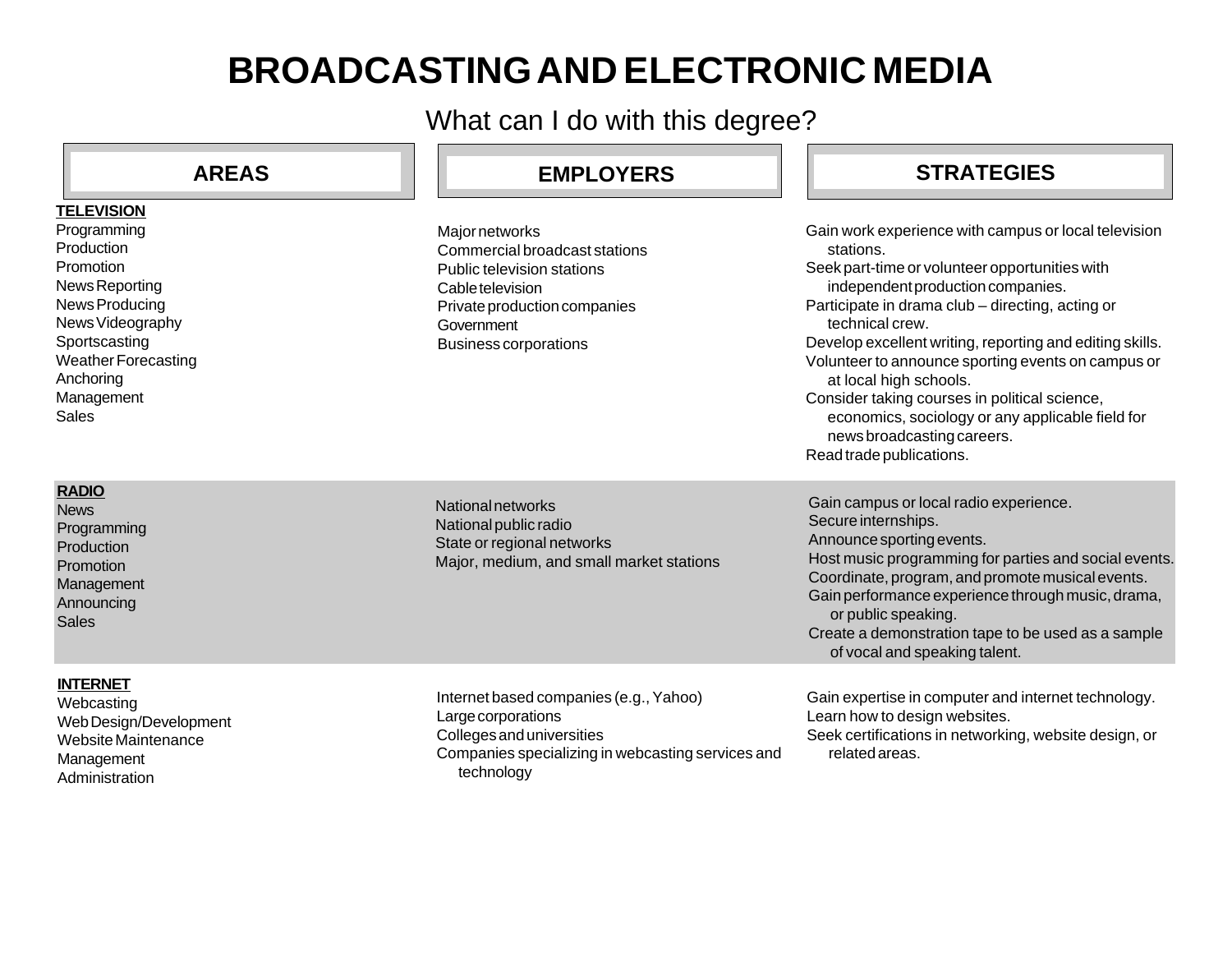## **AREAS EMPLOYERS STRATEGIES**

#### **ADVERTISING**

Media Planning Media Buying Account Services Print Production **Marketing Administration Copywriting** Art/Creative Directing Research **Announcing** 

Television and radio stations Newspapers and magazines Internet based companies Advertising agencies Corporate advertising departments Media (research, marketing) Specialty advertising firms

Obtain sales experience through part-time work or internships. Volunteer to sell advertising space for campus newspaper, radio, or television station. Take courses in business to increase financial knowledge base. Complete internship with advertising agency or market research firm. Compile portfolio of writing, graphics, and ideas for creative development. Gain knowledge/experience with software and technology applicable to media. Take course in statistics, data interpretation, writing, and advertising.

#### **NON-BROADCAST VIDEO SYSTEMS**

**Directing** Management **Production** Writing Post-Production/Editing Videography

Freelance or private video production companies or videographers Large corporations Universities and colleges Post-production companies Professional associations Non-profit organizations

Obtain entrepreneurial knowledge and experience through starting a small business or taking business courses. Volunteer to do video editing/production for campus videographers or television stations. Gain contacts in the specific industry of interest (e.g. develop relationships with wedding photographers in order to build wedding videography business). Enter video contests. Cultivate artistic talents. Seek internships with post-production or editing companies.